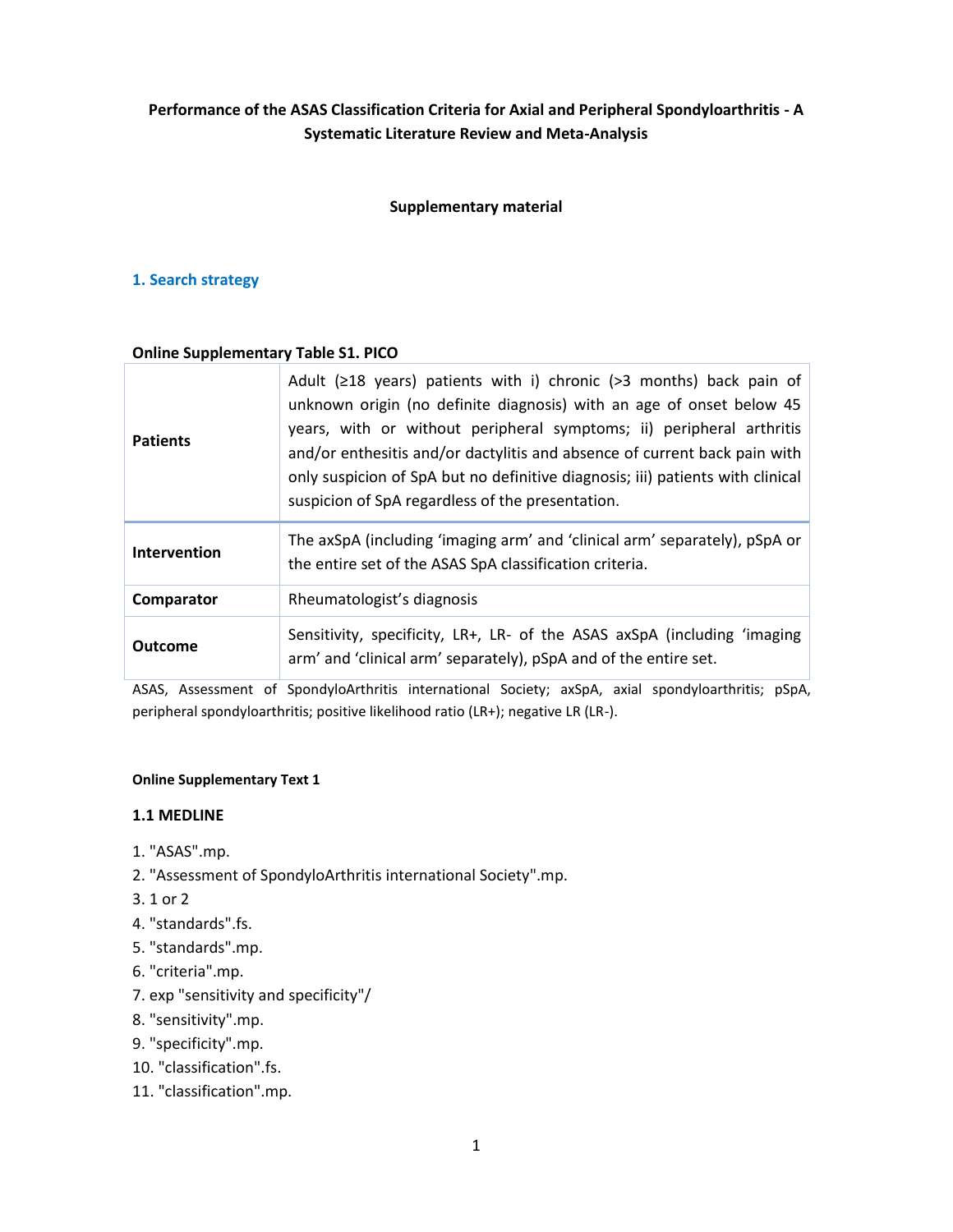- 12. exp "classification"/
- 13. "assessment".mp.
- 14. "Validation Studies".pt.
- 15. exp "Validation Studies as Topic"/
- 16. "validation".mp.
- 17. "test".mp.
- 18. "testing".mp.
- 19. "tested".mp.
- 20. "predictive value".mp.
- 21. "likelihood ratio".mp.
- 22. 4 or 5 or 6 or 7 or 8 or 9 or 10 or 11 or 12 or 13 or 14 or 15 or 16 or 17 or 18 or 19 or 20 or 21
- 23. 3 and 22

### **1.2. EMBASE**

- 1. "ASAS".mp.
- 2. "Assessment of SpondyloArthritis international Society".mp.
- 3. 1 or 2
- 4. exp standard/
- 5. "standards".mp.
- 6. "criteria".mp.
- 7. "sensitivity".mp.
- 8. "specificity".mp.
- 9. "classification".mp.
- 10. exp classification/
- 11. "assessment".mp.
- 12. exp Validation Study/
- 13. "validation".mp.
- 14. "test".mp.
- 15. "testing".mp.
- 16. "tested".mp.
- 17. "predictive value".mp.
- 18. "likelihood ratio".mp.
- 19. 4 or 5 or 6 or 7 or 8 or 9 or 10 or 11 or 12 or 13 or 14 or 15 or 16 or 17 or 18
- 20. 3 and 19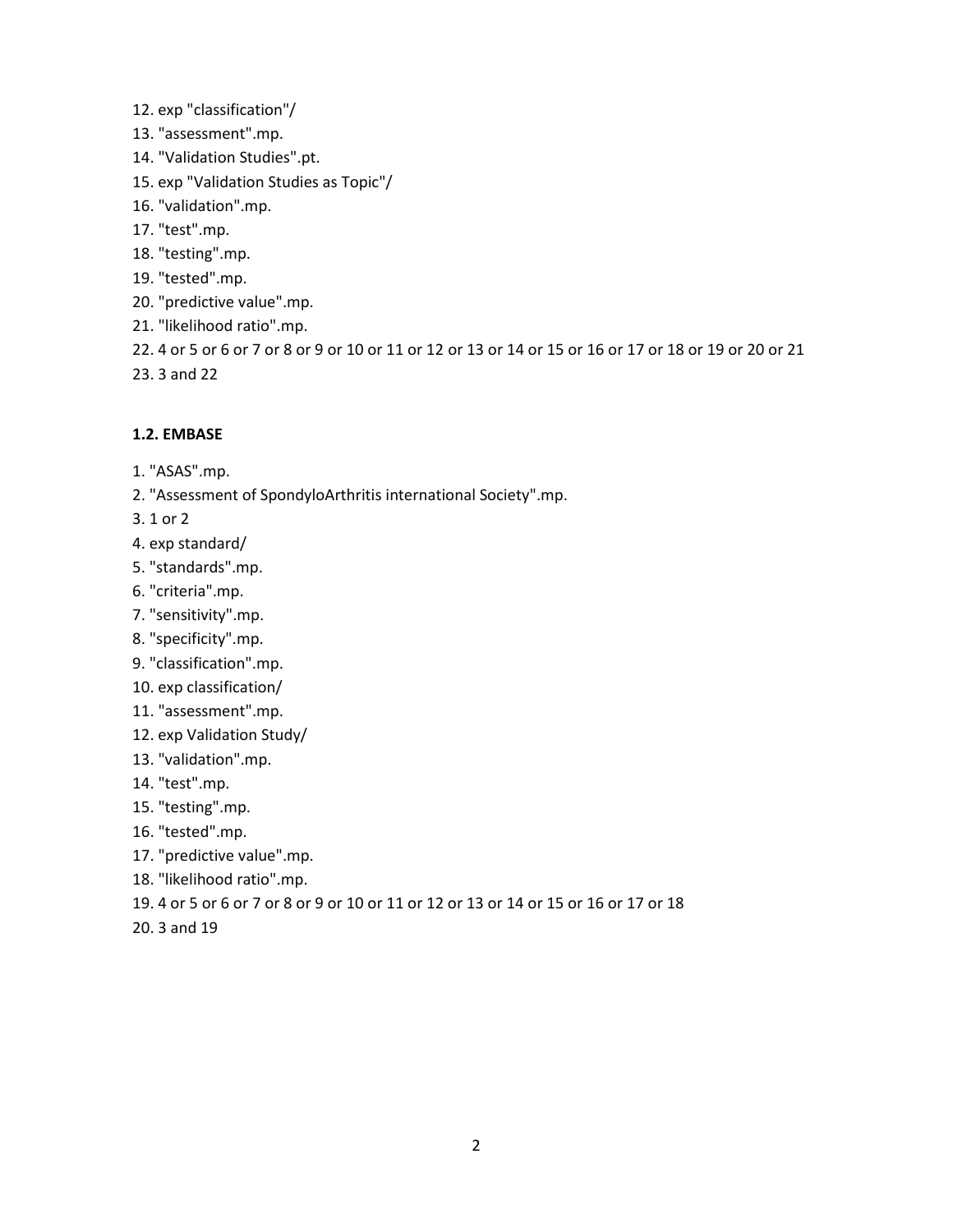## **2. Review flowchart**



**Online Supplementary Figure S1.** Flowchart of the SLR and results of the selection process.

### **3. Excluded papers**

**Online Supplementary Table S2.** Excluded papers after detailed review and reasons thereof

| <b>Article</b> | Study                                                                                                                                                                                                                                                        | <b>Reason for exclusion</b>                                                                                |
|----------------|--------------------------------------------------------------------------------------------------------------------------------------------------------------------------------------------------------------------------------------------------------------|------------------------------------------------------------------------------------------------------------|
|                | Lindström U, et al. Validity of ankylosing spondylitis and<br>undifferentiated spondyloarthritis diagnoses in the Swedish<br>National Patient Register. Scand J Rheumatol. 2015 Mar<br>$23:1-8.$                                                             | wrong comparator (ASAS criteria<br>used as comparator and not as<br>index test)                            |
|                | Bendahan LT, et al. Clinical performance of spondyloarthritis<br>criteria in patients aged over 45 years: Which of them should<br>be applied for diagnosis in late-onset ankylosing spondylitis?<br>Clinical and Experimental Rheumatology 2014; 32 (5): 799 | Only available as abstract. Not<br>enough data provided (do not<br>report data on criteria<br>performance) |
| 3              | Olivieri I, et al. High sensitivity of the ASAS classification<br>criteria in patients with HLA-B27 positive undifferentiated<br>spondyloarthritis with onset of disease after age 45. Arthritis                                                             | Only available as abstract. Not<br>enough data provided (comparator<br>is not defined)                     |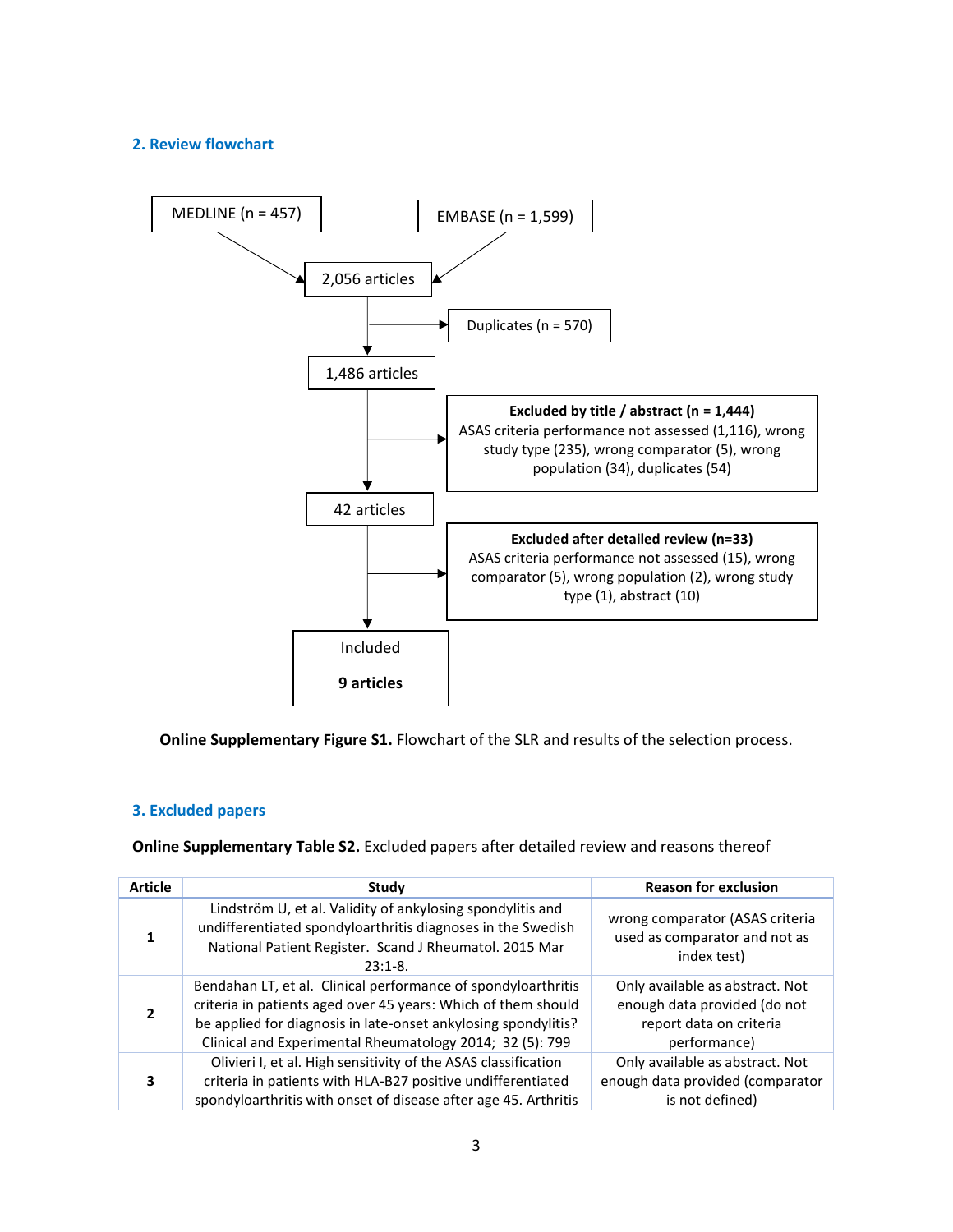|                         | and Rheumatology 2014; 66: S246                                                                                                                                                                                                                                     |                                                                                                  |
|-------------------------|---------------------------------------------------------------------------------------------------------------------------------------------------------------------------------------------------------------------------------------------------------------------|--------------------------------------------------------------------------------------------------|
| 4                       | Deodhar A, et al. Prevalence of axial spondyloarthritis among<br>undiagnosed chronic back pain patients in the united states.<br>Annals of the Rheumatic Diseases 2014; 73.                                                                                         | Only available as abstract. Not<br>enough data provided.                                         |
| 5                       | Khan A, et al. Application of the ASAS criteria for<br>spondyloarthritis to patients with fibromyalgia. Annals of the<br>Rheumatic Diseases 2014; 73.                                                                                                               | Only available as abstract. Not<br>enough data provided.                                         |
| 6                       | Hamilton L., et al. The Prevalence of Axial<br>Spondyloarthropathy in the UK: A Cross Sectional Cohort<br>Study in a Primary Care Population. Rheumatology (United<br>Kingdom) 2014; 53: i30-i31.                                                                   | ASAS SpA criteria performance not<br>assessed                                                    |
| $\overline{\mathbf{z}}$ | Rao S, et al. Prevalence Estimates Of Axial Spondyloarthritis<br>Among Patients In German Rheumatology Practices. Annals<br>of the Rheumatic Diseases 2013; 72.                                                                                                     | ASAS SpA criteria performance not<br>assessed                                                    |
| 8                       | Bautista-Molano W, et al. Analysis and performance of<br>various classification criteria sets in a Colombian cohort of<br>patients with spondyloarthritis. Clin Rheumatol. 2016;<br>35(7):1759-67.                                                                  | ASAS SpA criteria performance not<br>assessed (all patients with a clinical<br>diagnosis of SpA) |
| 9                       | Simsek I, et al, Utility of new asas classification criteria for<br>axial and peripheral spondylarthritis in routine clinical care: A<br>cohort study. Annals of the Rheumatic Diseases 2013; 72.                                                                   | Only available as abstract. Not<br>enough data provided.                                         |
| 10                      | Maldonado Ficco H, et al. Prevalence of psoriatic arthritis in<br>psoriasis patients according to newer classification criteria.<br>Clin Rheumatol 2014 Feb;33(2):243-6.                                                                                            | ASAS SpA criteria performance not<br>assessed                                                    |
| 11                      | Haroon N, et al. Predicting progression of non-radiographic<br>axial spondyloarthritis. Arthritis and Rheumatism 2013; 65:<br>S1060-S1061                                                                                                                           | ASAS SpA criteria performance not<br>assessed                                                    |
| 12                      | Ruderman E, et al. Spondyloarthritis epidemiology and<br>burden phase 2 [speed 2] study: Disease progression in axial<br>spondyloarthropathy (SpA). Arthritis and Rheumatism 2013;<br>65: S1052-S1053                                                               | ASAS SpA criteria performance not<br>assessed                                                    |
| 13                      | Benegas M, et al. Evaluation and comparison of performance<br>of different classification criteria for reactive arthritis.<br>Arthritis and Rheumatism 2013; 65: S137-S138                                                                                          | Only available as abstract. Not<br>enough data provided.                                         |
| 14                      | Jariwala M. et al, Diagnostic value of the assessment of<br>spondyloarthropathy international society (ASAS) criteria for<br>children with enthesitis related arthritis (ERA): A single center<br>study of 124 patients. Arthritis and Rheumatism 2012; 64:<br>S718 | Wrong population                                                                                 |
| 15                      | Adshead R, et al. Referral recommendations for an early<br>inflammatory back pain service. Rheumatology (United<br>Kingdom) 2012; 51: iii92.                                                                                                                        | ASAS SpA criteria performance not<br>assessed                                                    |
| 16                      | Navarro-Zarza JE, et al. Classification of real-paper individuals<br>with inflammatory back pain (IBP) as spondyloarthritis (SpA)<br>by a group of experts. Ann Rheum Dis 2011;70(Suppl3):333                                                                       | wrong comparator and index test<br>(expert's diagnosis against ESSG<br>criteria)                 |
| 17                      | Wendling D, et al. Spondyloarthritis, spondyloarthritides:<br>Diagnosis and classification criteria. Revue du Rhumatisme<br>Monographies 2010; 77 (1): 43-47                                                                                                        | Wrong study type: Review                                                                         |
| 18                      | Londono JD, et al. The new ASAS classification criteria for<br>axial and peripheral spondylarthritis: Valid in the Latin<br>American patients, but. Arthritis and Rheumatism 2010; 62:<br>552                                                                       | Only available as abstract. Not<br>enough data provided.                                         |
| 19                      | Lin ZM, et al. Verification of two sets of candidate criteria for                                                                                                                                                                                                   | Only available as abstract. Not                                                                  |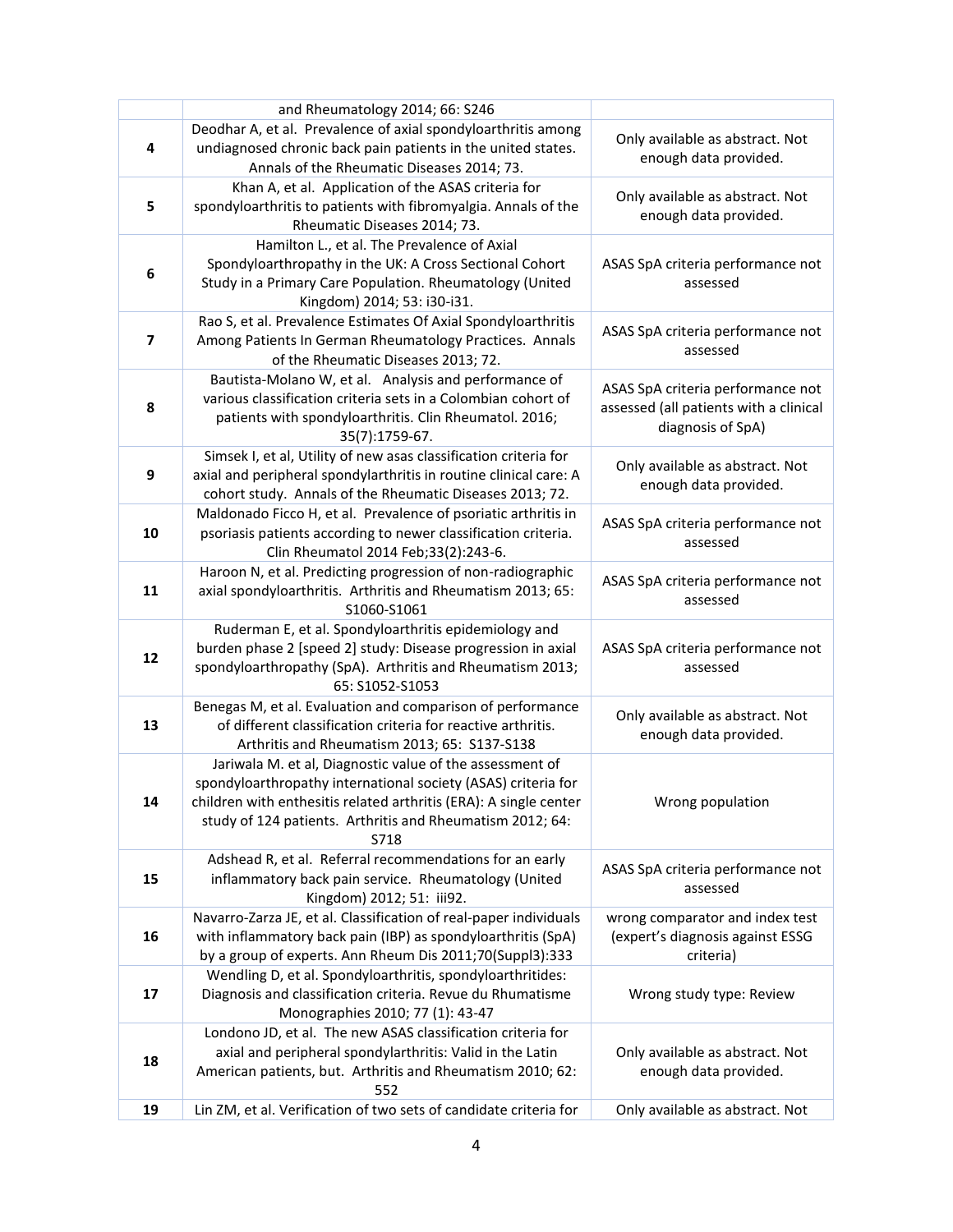|    | the diagnosis of axial spondyloarthropathy in Chinese<br>population. International Journal of Rheumatic Diseases<br>2010; 13: 148.                                                                                                                                                                                                | enough data provided.                                                                          |
|----|-----------------------------------------------------------------------------------------------------------------------------------------------------------------------------------------------------------------------------------------------------------------------------------------------------------------------------------|------------------------------------------------------------------------------------------------|
| 20 | Pelaez-Ballestas I, et al. The prevalence of inflammatory back<br>pain, spondyloarthritis, and axial spondyloarthritis in the<br>community. Arthritis and Rheumatism 2009; 60: 2026                                                                                                                                               | Only available as abstract. Not<br>enough data provided.                                       |
| 21 | Rudwaleit, et al; Evaluation of the ASAS Classification Criteria<br>for Axial Spondyloarthritis, A Diagnostic Algorithm and the<br>Probability Approach (likelihood ratio product) in Diagnosing<br>Axial Spondyloarthritis. Arthritis Rheum 2009;60 Suppl 10<br>:545                                                             | Only available as abstract. Not<br>enough data provided.                                       |
| 22 | Bakland G, et al. Assessment of SpondyloArthritis<br>International Society criteria for axial spondyloarthritis in<br>chronic back pain patients with a high prevalence of HLA-<br>B27.Arthritis Care Res (Hoboken). 2013 Mar;65(3):448-53.                                                                                       | ASAS SpA criteria performance not<br>assessed                                                  |
| 23 | Cheung PP, et al. Performance of the assessment in<br>Spondyloarthritis International Society classification for axial<br>and peripheral spondyloarthritis in an established clinical<br>cohort: comparison with criteria sets of Amor and the<br>European Spondylarthropathy Study Group. J Rheumatol.<br>2012 Apr;39(4):816-21. | wrong comparator (ASAS criteria<br>against ESSG and Amor criteria)                             |
| 24 | Liao Z, et al. Clinical features of axial undifferentiated<br>spondyloarthritis (USpA) in China: HLA-B27 is more useful for<br>classification than MRI of the sacroiliac joint. Scand J<br>Rheumatol. 2011 Nov;40(6):439-43.                                                                                                      | wrong comparator (ASAS criteria<br>against ESSG and Amor criteria)                             |
| 25 | Chung HY, et al. Comparison of performance of the<br>Assessment of SpondyloArthritis International Society, the<br>European Spondyloarthropathy Study Group and the<br>modified New York criteria in a cohort of Chinese patients<br>with spondyloarthritis. Clin Rheumatol. 2011 Jul;30(7):947-<br>53.                           | ASAS SpA criteria performance not<br>assessed                                                  |
| 26 | Aydin SZ, et al. Validation of the ASAS criteria and definition<br>of a positive MRI of the sacroiliac joint in an inception cohort<br>of axial spondyloarthritis followed up for 8 years. Ann Rheum<br>Dis 2012;71(1):56-60.                                                                                                     | wrong comparator (radiographic<br>sacroiliitis according to the<br>modified New York criteria) |
| 27 | Medina CL, et al. Analysis of the Characteristics of Patients<br>with Chronic Back Pain Referred from<br>Primary Care to a Rheumatology Service. Ann Rheum Dis<br>2015;74:498-499.                                                                                                                                                | Only available as abstract. ASAS<br>SpA criteria performance not<br>assessed                   |
| 28 | Hamilton L, et al. The prevalence of axial spondyloarthritis in<br>the UK: a cross-sectional cohort study. BMC Musculoskelet<br>Disord 2015; 21;16:392.                                                                                                                                                                           | ASAS SpA criteria performance not<br>assessed                                                  |
| 29 | Onen F, et al. Prevalence of Inflammatory Back Pain and<br>Axial Spondyloarthritis Among University Employees in Izmir,<br>Turkey. J Rheumatol. 2015;42(9):1647-51.                                                                                                                                                               | ASAS SpA criteria performance not<br>assessed                                                  |
| 30 | Holbrook T, et al. Standards for the Classification of Non-<br>Radiographic Axial Spondyloarthritis: A European Real World<br>Study. Arthritis<br>Rheumatol. 2015; 67 (suppl 10).                                                                                                                                                 | Only available as abstract. ASAS<br>SpA criteria performance not<br>assessed                   |
| 31 | Bakker, P. The performance of different classification criteria<br>sets for spondyloarthritis in the worldwide ASAS-comospa<br>study. Arthritis Rheumatol. 2015; 67 (suppl 10).                                                                                                                                                   | Only available as abstract. ASAS<br>SpA criteria performance not<br>assessed                   |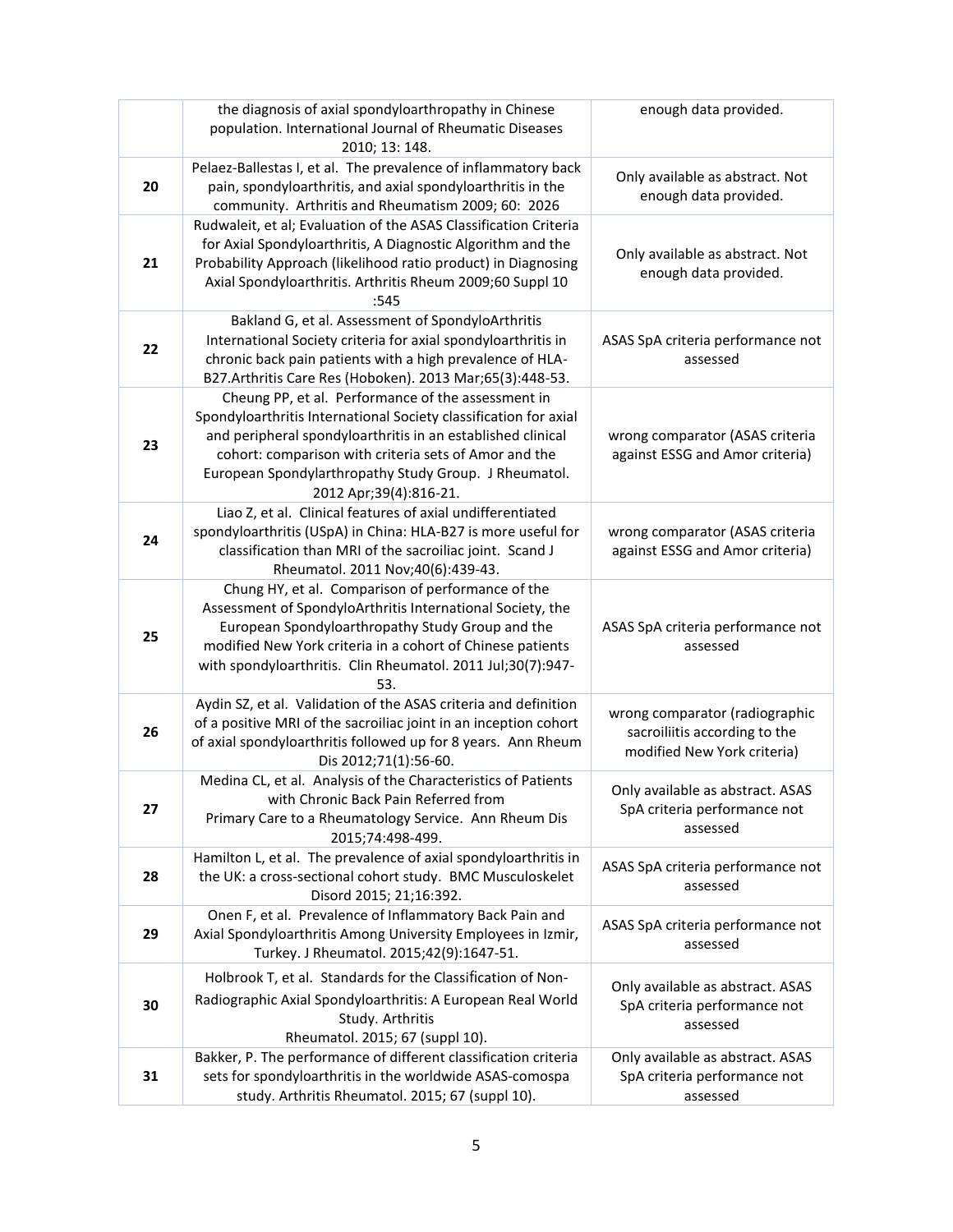| 32 | Burgos-Vargas R, et al. The prevalence and clinical<br>characteristics of nonradiographic axial spondyloarthritis<br>among patients with inflammatory back pain in rheumatology<br>practices: a multinational, multicenter study. Arthritis Res<br>Ther 2016;18(1):132. | ASAS SpA criteria performance not<br>assessed        |
|----|-------------------------------------------------------------------------------------------------------------------------------------------------------------------------------------------------------------------------------------------------------------------------|------------------------------------------------------|
| 33 | Sepriano A, et al. Predictive validity of the ASAS classification<br>criteria for axial and peripheral spondyloarthritis after follow-<br>up in the ASAS cohort: a final analysis. Ann Rheum Dis<br>2016;75:1034-42.                                                    | Overlap with studies performed in<br>the ASAS-cohort |

#### **4. Risk of bias assessment**

The QUADAS-2 comprises four domains: patient selection, index test, reference standard and flow and timing. Risk of bias is assessed in each domain, and concerns about applicability are assessed in the first three domains. Each domain is rated as high, low or unclear, where 'high' designates either a high risk of bias or substantial concerns about applicability.

### **Online Supplementary Table S3.** Summary of risk of bias assessment (QUADAS-2 adaptation)

|                        | <b>RISK OF BIAS</b>  |                      |                      | <b>APPLICABILITY CONCERNS</b> |                |                      |                      |                      |                |
|------------------------|----------------------|----------------------|----------------------|-------------------------------|----------------|----------------------|----------------------|----------------------|----------------|
| Study                  | <b>PATIENT</b>       | <b>INDEX</b>         | <b>REFERENCE</b>     | <b>FLOW AND</b>               | <b>OVERALL</b> | <b>PATIENT</b>       | <b>INDEX</b>         | <b>REFERENCE</b>     | <b>OVERALL</b> |
|                        | <b>SELECTION</b>     | <b>TEST</b>          | <b>STANDARD</b>      | <b>TIMING</b>                 |                | <b>SELECTION</b>     | <b>TEST</b>          | <b>STANDARD</b>      |                |
| 1. Rudwaleit 2009      | $\ddot{\phantom{1}}$ | $\ddot{\phantom{1}}$ | $\ddot{\phantom{1}}$ | $\ddot{\phantom{1}}$          | Low            | $\ddot{\phantom{1}}$ | $\ddot{\phantom{1}}$ | $\ddot{\phantom{1}}$ | Low            |
| 2. Rudwaleit 2011      | +                    | +                    | $\ddot{\phantom{1}}$ | +                             | Low            | +                    | $\ddot{\phantom{1}}$ | $\ddot{\phantom{1}}$ | Low            |
| 3. Moltó 2013          | $\ddot{\phantom{1}}$ | ÷                    | $\ddot{\phantom{1}}$ | ÷                             | Low            | +                    | ÷                    | $\ddot{\phantom{1}}$ | Low            |
| 4. van den Berg 2013   | $\ddot{\phantom{1}}$ | $\ddot{\phantom{1}}$ | $\ddot{\phantom{1}}$ | +                             | Low            | ÷                    | $\ddot{\phantom{1}}$ | $\ddot{\phantom{1}}$ | Low            |
| 5. van den Berg 2012   | $\ddot{\phantom{1}}$ | ÷                    | +                    | +                             | Low            | +                    | $\ddot{\phantom{1}}$ | $\ddot{\phantom{1}}$ | Low            |
| 6. Tomero 2014         | ?                    | ÷                    | $\ddot{\phantom{1}}$ | +                             | Low            | +                    | $\ddot{\phantom{1}}$ | $\ddot{\phantom{1}}$ | Low            |
| 7. Lin 2014            | -                    | ?                    | $\ddot{\phantom{1}}$ | ?                             | <b>High</b>    | +                    | ÷                    | $\ddot{\phantom{1}}$ | Low            |
| 8. Strand 2013         | ÷                    | $\ddot{\phantom{0}}$ | $\ddot{\phantom{1}}$ | +                             | Low            | +                    | $\ddot{\phantom{0}}$ | $\ddot{\phantom{1}}$ | Low            |
| <b>9. Deodhar 2016</b> | $\ddot{\phantom{1}}$ | $\ddot{\phantom{1}}$ | +                    | $\ddot{\phantom{1}}$          | Low            | $\overline{1}$       | $\ddot{\phantom{1}}$ | $\ddot{\phantom{1}}$ | Low            |

**+**Low Risk; **-**High Risk; **?** Unclear Risk

#### **5. Sensitivity analyses**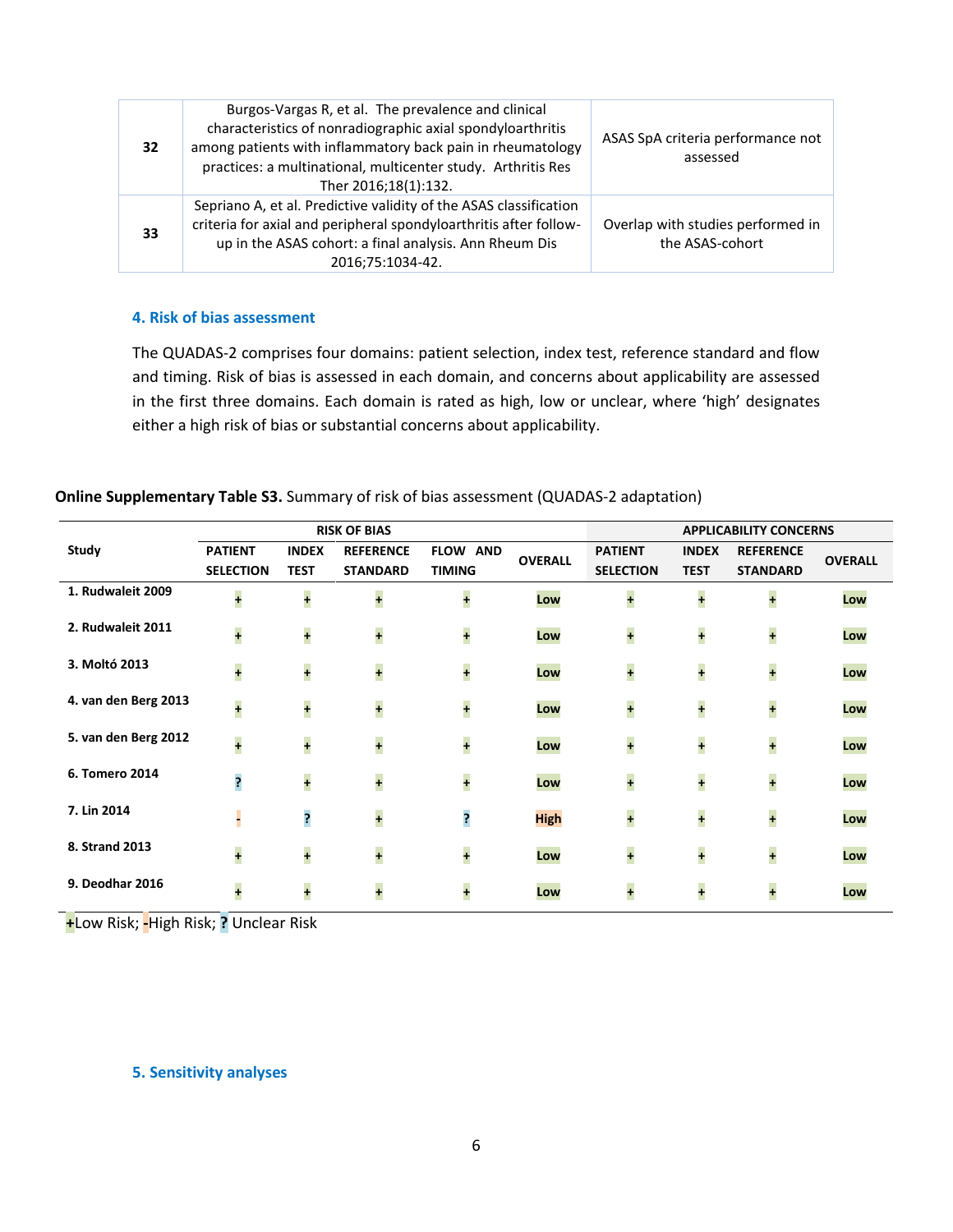Sensitivity analyses were only possible to perform for the axSpA criteria, since not enough data was available for the 'imaging arm', 'clinical arm', pSpA criteria and for the entire set.

## **5.1. Target population**

- 'Original' (N=5): Rudwaleit 2009, Moltó 2013, Strand 2013, van den Berg 2013, and Deodhar 2016.
- 'Restricted' (N=2): Tomero 2014 and Lin 2014.

# **5.2. Risk of bias**

- Low risk of bias: (n=6) Rudwaleit 2009, Moltó 2013, Strand 2013, van den Berg 2013, Tomero 2014 and Deodhar 2016.
- High risk of bias (N=1): Lin 2014

## **5.3. Study main aim**

- Criteria performance assessment (N=5): Rudwaleit 2009, Moltó 2013, van den Berg 2013 and Tomero 2014.
- Other (N=2): Strand 2013 and Deodhar 2016.

## **5.4. Setting**

- Hospital only (N=4): Rudwaleit 2009, van den Berg 2013, Tomero 2014 and Lin 2014
- Mainly community (and also hospital) (N=3): Moltó 2013, Strand 2013 and Deodhar 2016.

## **5.5. Symptom duration**

- $\bullet$  < 2 years (N=3): Moltó 2013, van den Berg 2013 and Tomero 2014
- ≥ 2 years (N=3): Rudwaleit 2009, Lin 2014 and Deodhar 2016.

**Online Supplementary Table S4. Sensitivity analyses for the axSpA criteria**